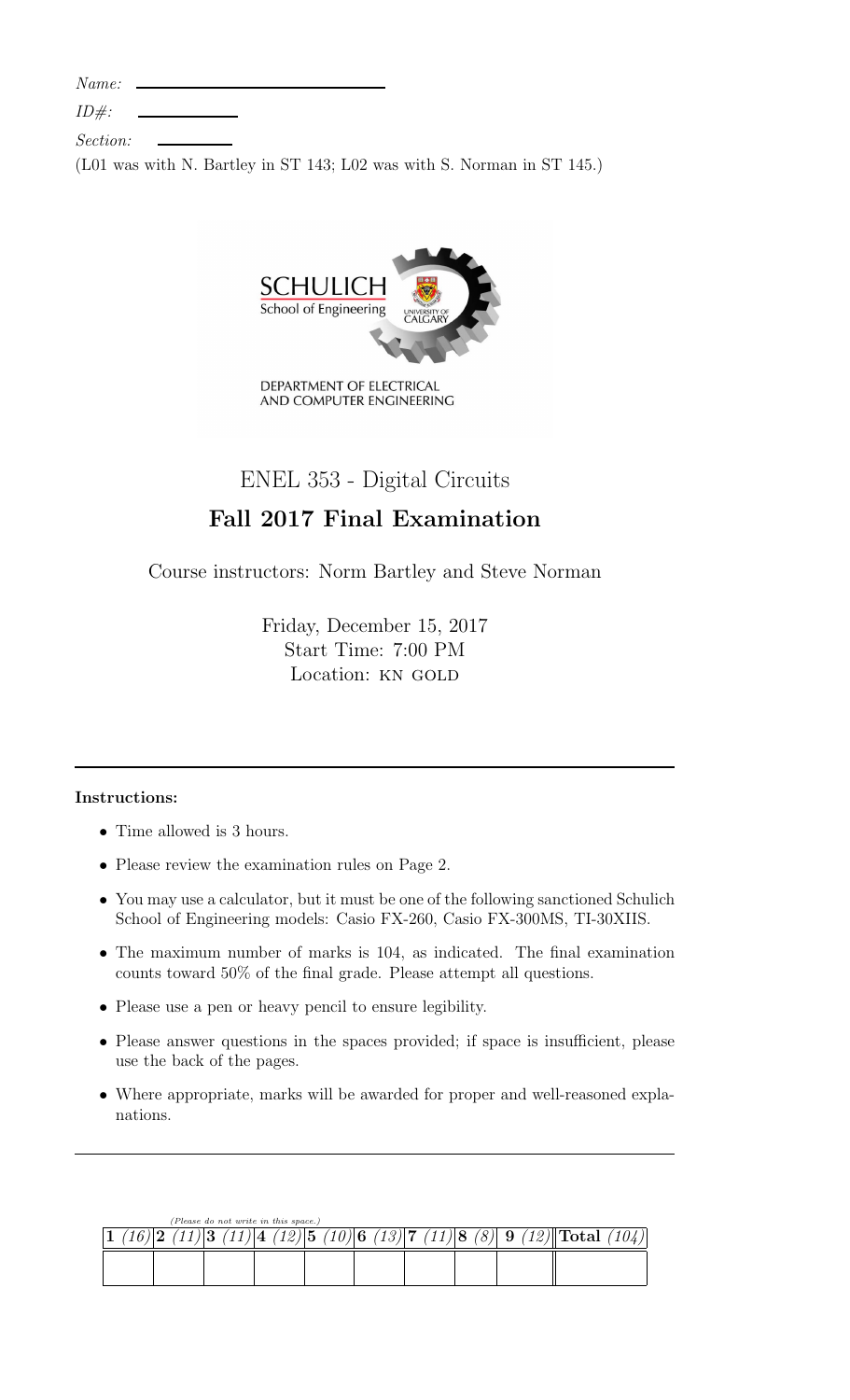### Student Identification

Each candidate must sign the Seating List confirming presence at the examination. All candidates for final examinations are required to place their University of Calgary I.D. cards on their desks for the duration of the examination. (Students writing mid-term tests can also be asked to provide identity proof.) Students without an I.D. card who can produce an acceptable alternative I.D., e.g., one with a printed name and photograph, are allowed to write the examination.

A student without acceptable I.D. will be required to complete an Identification Form. The form indicates that there is no guarantee that the examination paper will be graded if any discrepancies in identification are discovered after verification with the student's file. A student who refuses to produce identification or who refuses to complete and sign the Identification Form is not permitted to write the examination.

### Examination Rules

- (1) Students late in arriving will not normally be admitted after one-half hour of the examination time has passed.
- (2) No candidate will be permitted to leave the examination room until one-half hour has elapsed after the opening of the examination, nor during the last 15 minutes of the examination. All candidates remaining during the last 15 minutes of the examination period must remain at their desks until their papers have been collected by an invigilator.
- (3) All inquiries and requests must be addressed to supervisors only.
- (4) The following is strictly prohibited:
	- (a) speaking to other candidates or communicating with them under any circumstances whatsoever;
	- (b) bringing into the examination room any textbook, notebook or document not authorized by the examiner;
	- (c) making use of calculators, cameras, cell-phones, computers, headsets, pagers, PDA's, or any device not authorized by the examiner;
	- (d) leaving examination papers exposed to view;
	- (e) attempting to read other student's examination papers.

The penalty for violation of these rules is suspension or expulsion or such other penalty as may be determined.

- (5) Candidates are requested to write on both sides of the page, unless the examiner has asked that the left hand page be reserved for rough drafts or calculations.
- (6) Discarded matter is to be struck out and not removed by mutilation of the examination answer book.
- (7) Candidates are cautioned against writing on their examination paper any matter extraneous to the actual answering of the question set.
- (8) The candidate is to write his/her name on each answer book as directed and is to number each book.
- (9) During the examination a candidate must report to a supervisor before leaving the examination room.
- (10) Candidates must stop writing when the signal is given. Answer books must be handed to the supervisor-in-charge promptly. Failure to comply with this regulation will be cause for rejection of an answer paper.
- (11) If during the course of an examination a student becomes ill or receives word of a domestic affliction, the student should report at once to the supervisor, hand in the unfinished paper and request that it be cancelled. If physical and/or emotional ill health is the cause, the student must report at once to a physican/counsellor so that subsequent application for a deferred examination is supported by a completed Physician/Counsellor Statement form. Students can consult professionals at University Health Services or Counselling and Student Development Centre during normal working hours or consult their physician/counsellor in the community. Once an examination has been handed in for marking a student cannot request that the examination be cancelled for whatever reason. Such a request will be denied. Retroactive withdrawals will also not be considered.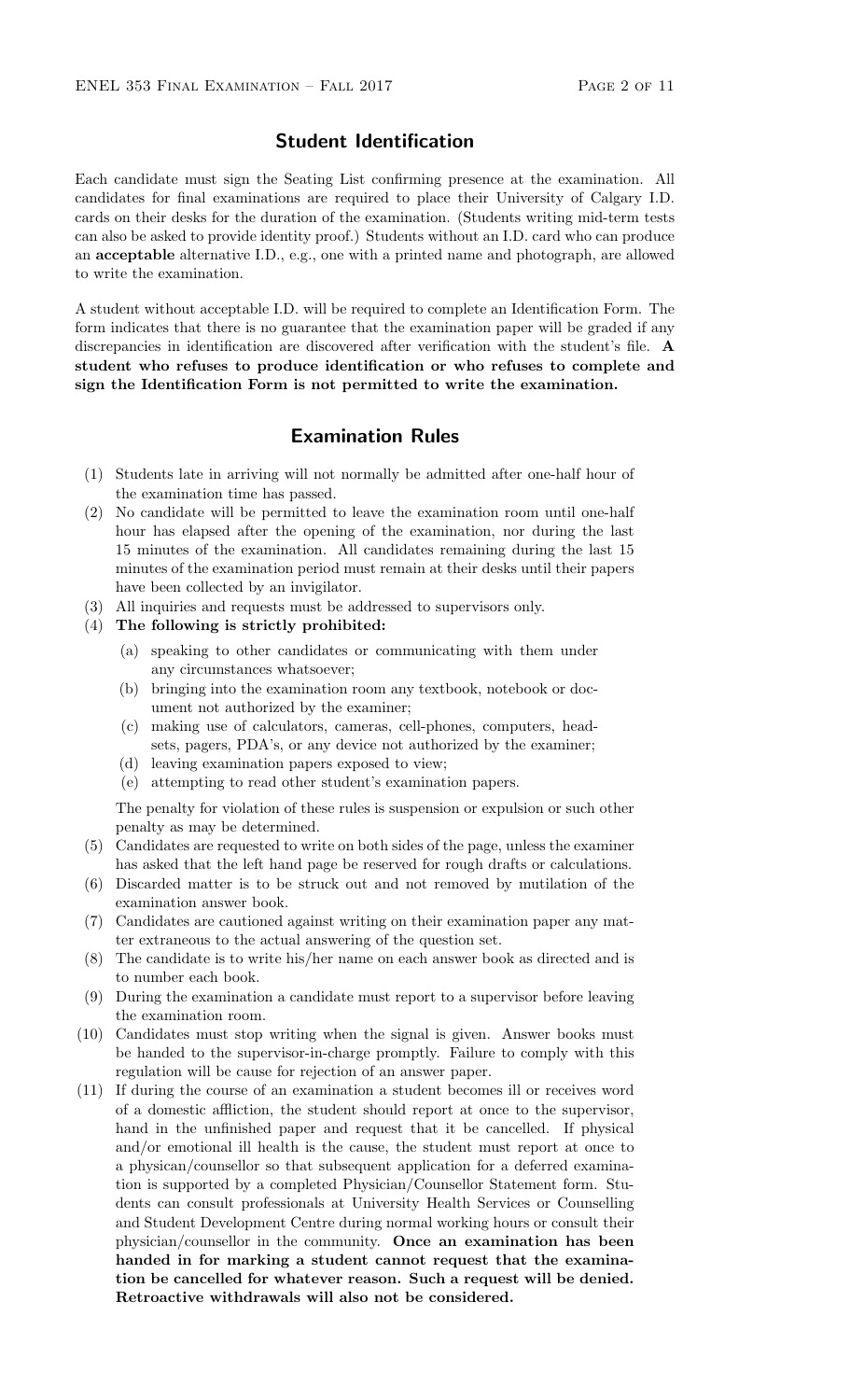- 1. [16 marks total.] Questions about number representations and arithmetic.
	- (a)  $[2 \text{ marks.}]$  Convert the octal number  $735204_8$  to hexadecimal representation.
	- (b) [3 marks.] Use repeated division to find the 8-bit unsigned binary representation of  $37_{10}$ .

- (c)  $[2 \text{ marks.}]$  Convert the 8-bit two's complement number  $11110000_2$  to decimal representation.
- (d) [2 marks.] Find the results (sum and carry-out-from-MSB) of the 5-bit binary addition  $11001_2 + 11100_2$ .

- (e) [1 mark.] If the numbers in the addition of part (d) are taken to be unsigned, was there overflow? Give a clear reason to support your answer.
- (f) [1 mark.] If the numbers in the addition of part (d) are taken to be part of a two's-complement system, was there overflow? Give a clear reason to support your answer.
- (g)  $[2 \text{ marks.}]$  Find the 12-bit BCD representation of the octal number  $653_8$ .
- (h) [3 marks.] The table below specifies the behaviour of a 3-input, 3-output combinational element. In the table,  $N$  is the number  $B_{2:0}$  represents in an unsigned binary system. Complete the diagram below on the right to show how the element can be implemented as a ROM array.

 $B<sub>2</sub>$  $B_1$  $B_0$ 

|            |                   |          |       |          |         | 3:8 decoder  |  |
|------------|-------------------|----------|-------|----------|---------|--------------|--|
|            | value of $N$      | $F_1$    | $F_0$ | G        |         | 111          |  |
|            |                   |          |       |          |         | 110          |  |
| $F_1$      | $N=0$             | $\Omega$ |       |          | $B_2$ - | 101<br>$A_2$ |  |
| $F_0$<br>G | $N=1$             | $\Omega$ |       | $\theta$ | $B_1$   | 100<br>$A_1$ |  |
|            |                   |          |       |          |         | 011          |  |
|            | $2 \leq N \leq 4$ |          |       | $\theta$ | $B_0$   | $A_0$<br>010 |  |
|            | N > 4             |          |       | $\theta$ |         | 001          |  |
|            |                   |          |       |          |         | 000          |  |
|            |                   |          |       |          |         |              |  |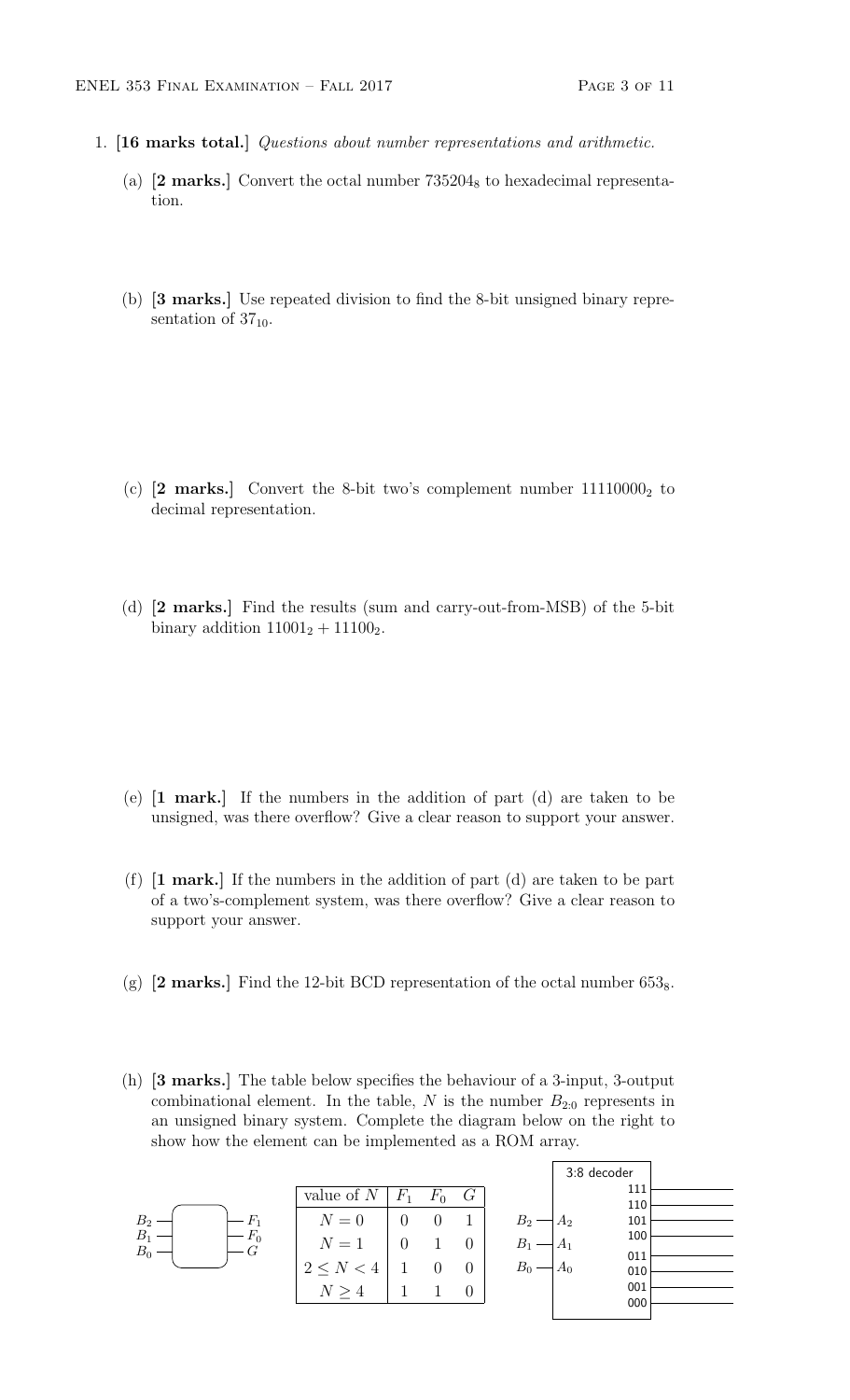- 2. [11 marks total.] Questions on Boolean algebra.
	- (a) [5 marks.] Use algebra and/or bubble-pushing to determine a minimal SOP expresseion for  $Y$ . Do not use a truth table or K-map.



- (b) [6 marks.] Several key properties of Boolean algebra carry over directly to exclusive-OR (XOR) operations. Use algebraic manipulation and the definition of  $A \oplus B$  as  $\overline{A} B + A \overline{B}$  to prove the two properties given below. Do not use truth tables or K-maps.
	- i. Associativity:  $A \oplus (B \oplus C) = (A \oplus B) \oplus C$ .

ii. Distributivity:  $A(B \oplus C) = AB \oplus AC$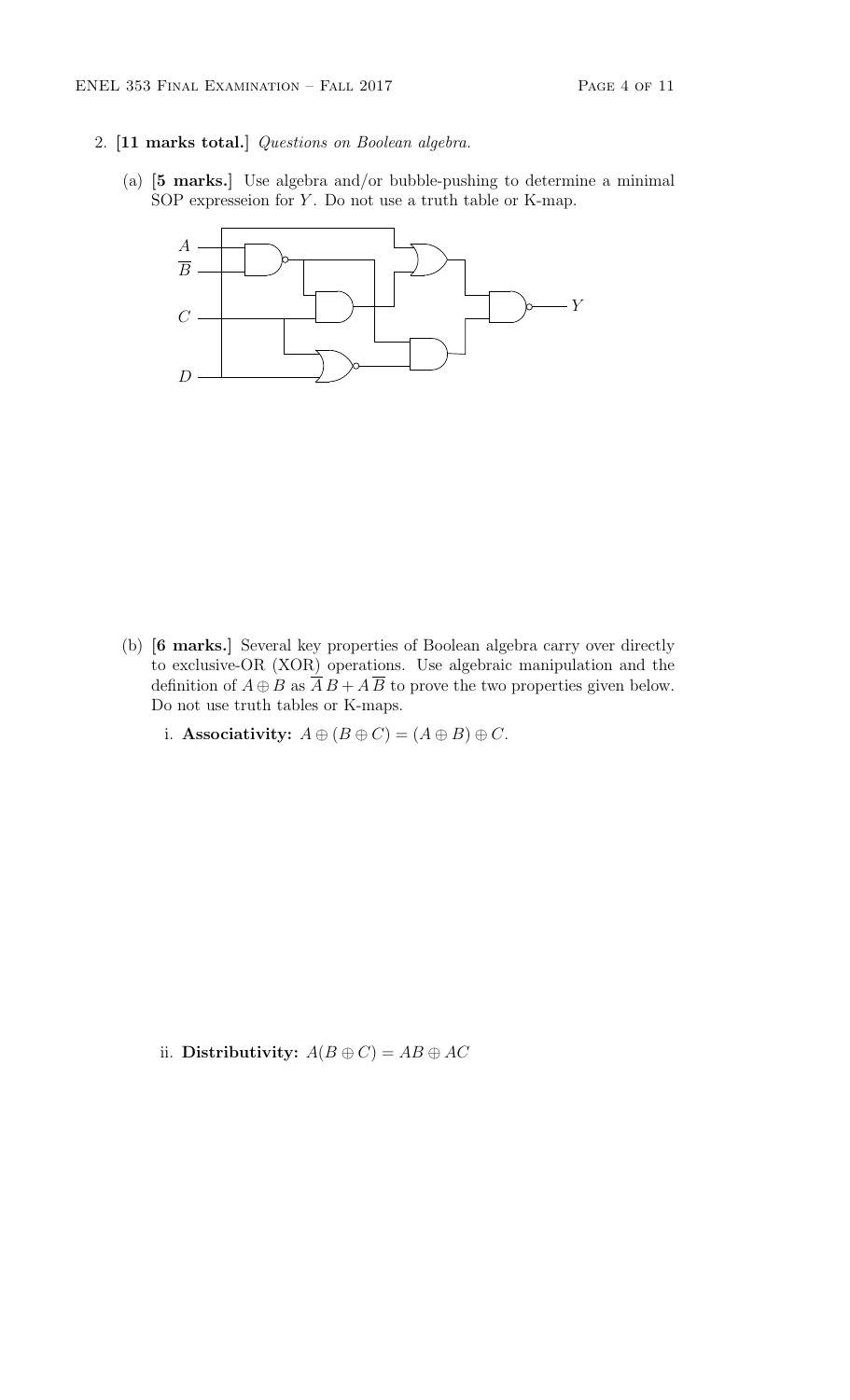#### 3. [11 marks total.] K-map problems.

(a) [6 marks.] Consider the logic functions  $Y(A, B, C, D)$  and  $Z(A, B, C, D)$ given below as minterm lists:

| <b>Function</b> | 1-cells             | Don't-care cells |
|-----------------|---------------------|------------------|
|                 | 5, 6, 7, 11, 13, 14 | 3, 9, 10, 15     |
|                 | 4, 6, 9, 10, 11, 13 | 2.12.15          |

Use the blank K-map below to determine all minimal SOP expressions for  $Y$ . Indicate all of the distinguished 1-cells and the essential prime implicants. (You are welcome to draw extra K-maps to help present your solutions.)

(b) [5 marks.] Use the blank K-map below to determine all minimal POS expressions for Z.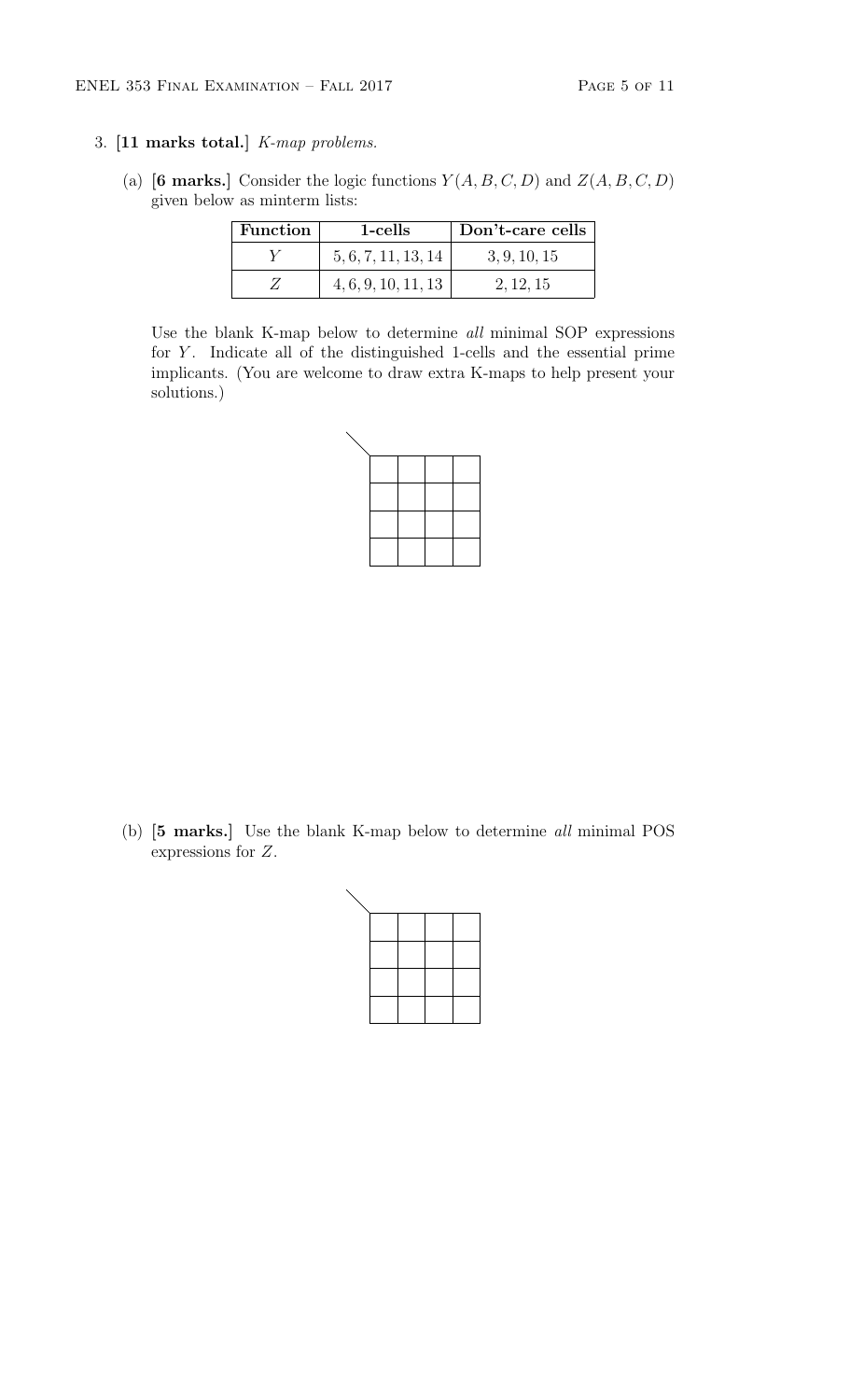- 4. [12 marks total.] Questions about multiplexers and decoders.
	- (a) [4 marks.] Below on the left is the symbol for a 2:1 multiplexer, and an 8x1 ROM array is shown on the right. Add wires and dots—but no additional logic elements—to the ROM array to implement a 2:1 multiplexer.



- (b) [1 mark.] Determine the dimensions of the ROM array necessary to implement an 8:1 multiplexer.
- (c) [3 marks.] Add wires—but no additional logic elements—to implement the function given in the truth table.



(d)  $[4 \text{ marks.}]$  To the schematic given below, add wires, one NOT gate, and as many OR gates as you need to implement the functions  $F$  and  $G$  given in the truth table.

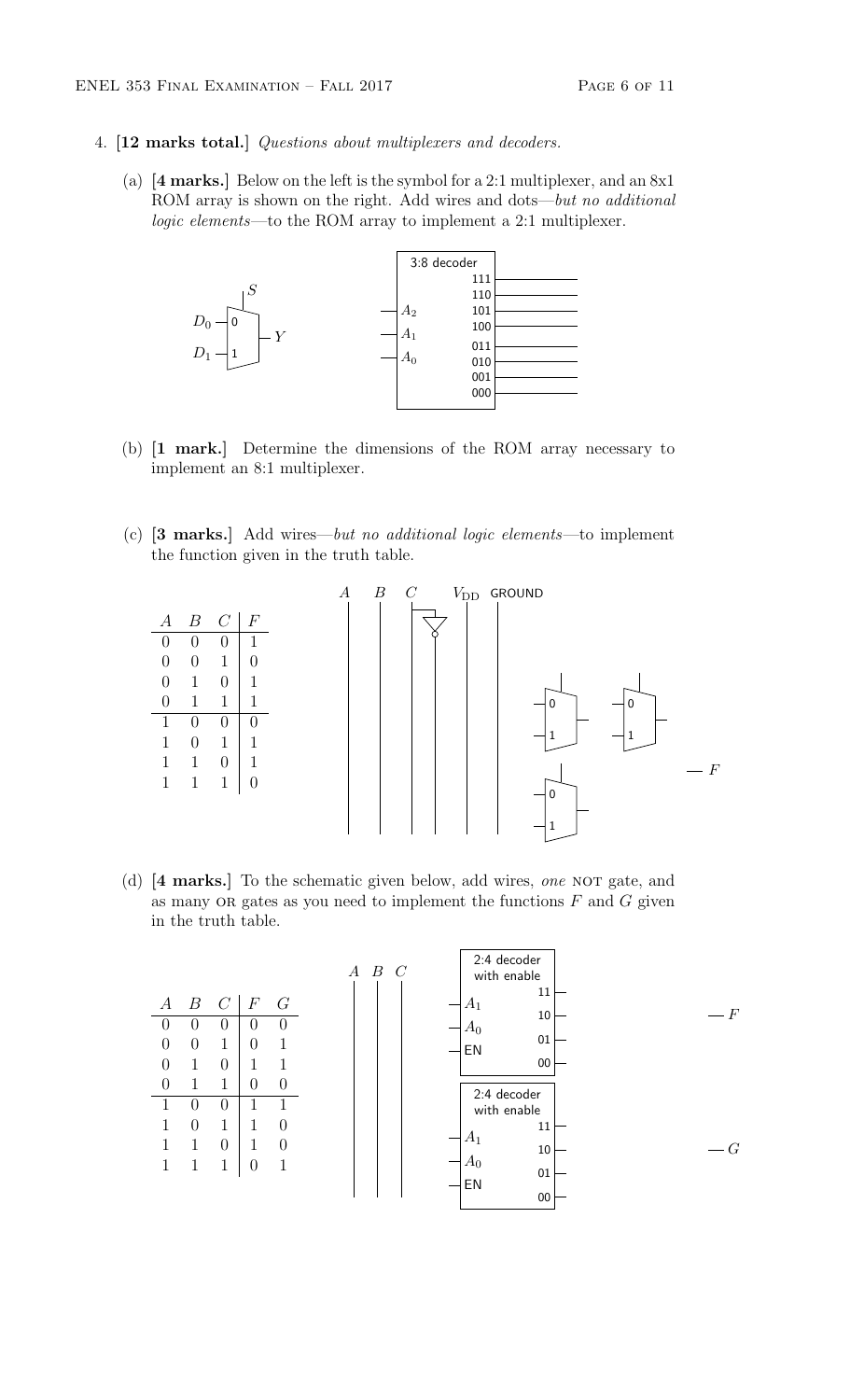- 5. [10 marks total.] Questions about sequential logic elements.
	- (a) [3 marks.] This part is about the essential behaviour of a D latch. Complete the timing diagram.



(b) [4 marks.] The 3-bit state register in the circuit below has an asynchronous reset input. Complete the timing diagram.



(c) [3 marks.] Usually the clock inputs of DFFs are driven by a periodic clock signal, but it's possible to build interesting DFF-based circuits with different kinds of clock connections.

Assume, as shown, that  $Q_0 = 0$ ,  $Q_1 = 0$ , and  $Q_2 = 0$  at the beginning of the time interval in the given timing diagram. Complete the timing diagram.

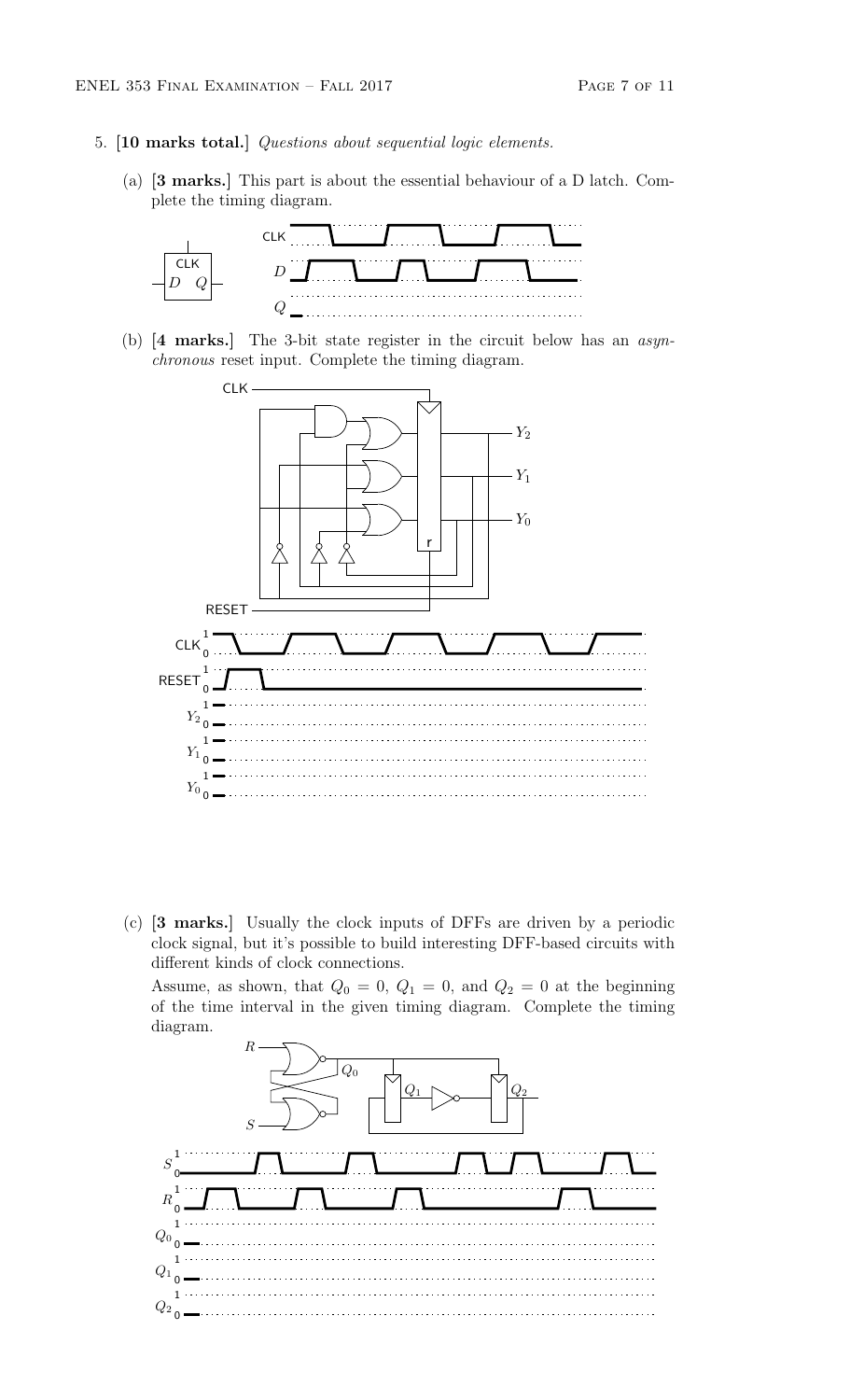1 1 1 1

- 6. [13 marks total.] Questions on design of finite state machines (FSMs).
	- (a)  $[5 \text{ marks.}]$  Consider an FSM with 1-bit input A and 1-bit output Y, such that  $Y = 1$  if and only if one or the other of the following is true: (1) At the last 4 rising edges of the clock, A has been 0 (least recent), 1, 1, 0 (most recent); or (2) at the last 5 rising edges of the clock, A has been 0 (least recent), 1, 1, 1, 0 (most recent). Decide whether the FSM is Moore- or Mealy-type, then draw a state transition diagram.

(b) [8 marks.] The FSM in this part is unrelated to the FSM of part (a). It has a 1-bit system input A and a 2-bit system output  $Y_{1:0}$ . Given the following state transition diagram and state encoding, find minimal SOP expressions for next-state and output logic. Your solutions should take advantage of the don't-care outputs given in the truth table.

|                  |                  |                   |                  |                  |              |             |                                                                                                   | $\rm NAME$      | ENCODING $S_{2:0}$ |
|------------------|------------------|-------------------|------------------|------------------|--------------|-------------|---------------------------------------------------------------------------------------------------|-----------------|--------------------|
|                  |                  | $\mathbf{1}$      |                  |                  |              |             | $\mathbf 1$                                                                                       | $\overline{50}$ | $000\,$            |
| reset            |                  | $\left[50\right]$ |                  | $\boldsymbol{0}$ | $\boxed{51}$ |             | $\frac{2}{3}$<br>S4<br>$\frac{2}{1}$<br>$\boldsymbol{0}$<br>$\pmb{0}$<br>$\pmb{0}$<br>$\mathbf 1$ | S <sub>1</sub>  | 011                |
|                  |                  | $\underline{10}$  |                  |                  | 01           |             | $\overline{01}$<br>00<br>00                                                                       | $\mathsf{S2}\,$ | $010\,$            |
|                  |                  |                   |                  |                  | 1            |             | 1                                                                                                 | S <sub>3</sub>  | $110\,$            |
|                  |                  | $\boldsymbol{0}$  |                  |                  |              |             |                                                                                                   | S4              | $111\,$            |
|                  |                  |                   |                  |                  |              |             |                                                                                                   |                 |                    |
|                  |                  |                   |                  |                  |              |             |                                                                                                   |                 |                    |
| $\theta$         | $\boldsymbol{0}$ | $\boldsymbol{0}$  | $\theta$         |                  |              |             |                                                                                                   |                 |                    |
| $\boldsymbol{0}$ | $\boldsymbol{0}$ | $\boldsymbol{0}$  | $\mathbf{1}$     |                  |              |             |                                                                                                   |                 |                    |
| $\theta$         | $\boldsymbol{0}$ | $\mathbf{1}$      | $\theta$         | X                | X            | $\mathbf X$ |                                                                                                   |                 |                    |
| $\theta$         | $\boldsymbol{0}$ | $\mathbf{1}$      | $\mathbf{1}$     | $\mathbf X$      | $\mathbf X$  | $\mathbf X$ |                                                                                                   |                 |                    |
| $\boldsymbol{0}$ | $\mathbf{1}$     | $\boldsymbol{0}$  | $\boldsymbol{0}$ |                  |              |             |                                                                                                   |                 |                    |
| $\theta$         | $\mathbf{1}$     | $\boldsymbol{0}$  | $\mathbf{1}$     |                  |              |             |                                                                                                   |                 |                    |
| $\boldsymbol{0}$ | $\mathbf{1}$     | $\,1\,$           | $\theta$         |                  |              |             |                                                                                                   |                 |                    |
| $\overline{0}$   | $\mathbf{1}$     | $\,1\,$           | $\mathbf{1}$     |                  |              |             |                                                                                                   |                 |                    |
| $\mathbf{1}$     | $\boldsymbol{0}$ | $\boldsymbol{0}$  | $\boldsymbol{0}$ | $\mathbf X$      | $\mathbf X$  | $\mathbf X$ |                                                                                                   |                 |                    |
| $\mathbf{1}$     | $\boldsymbol{0}$ | $\boldsymbol{0}$  | $\mathbf{1}$     | X                | $\mathbf X$  | $\mathbf X$ |                                                                                                   |                 |                    |
| $\mathbf{1}$     | $\boldsymbol{0}$ | $\,1\,$           | $\theta$         | $\mathbf X$      | $\mathbf X$  | $\mathbf X$ |                                                                                                   |                 |                    |
| $\mathbf{1}$     | $\boldsymbol{0}$ | $\,1\,$           | $\mathbf{1}$     | X                | $\mathbf X$  | $\mathbf X$ |                                                                                                   |                 |                    |
| $\mathbf{1}$     | $\mathbf{1}$     | $\boldsymbol{0}$  | $\theta$         |                  |              |             |                                                                                                   |                 |                    |
| $\mathbf{1}$     | $\mathbf{1}$     | $\theta$          | $\mathbf{1}$     |                  |              |             |                                                                                                   |                 |                    |
| $\mathbf{1}$     | $\,1\,$          | $\,1\,$           | $\boldsymbol{0}$ |                  |              |             |                                                                                                   |                 |                    |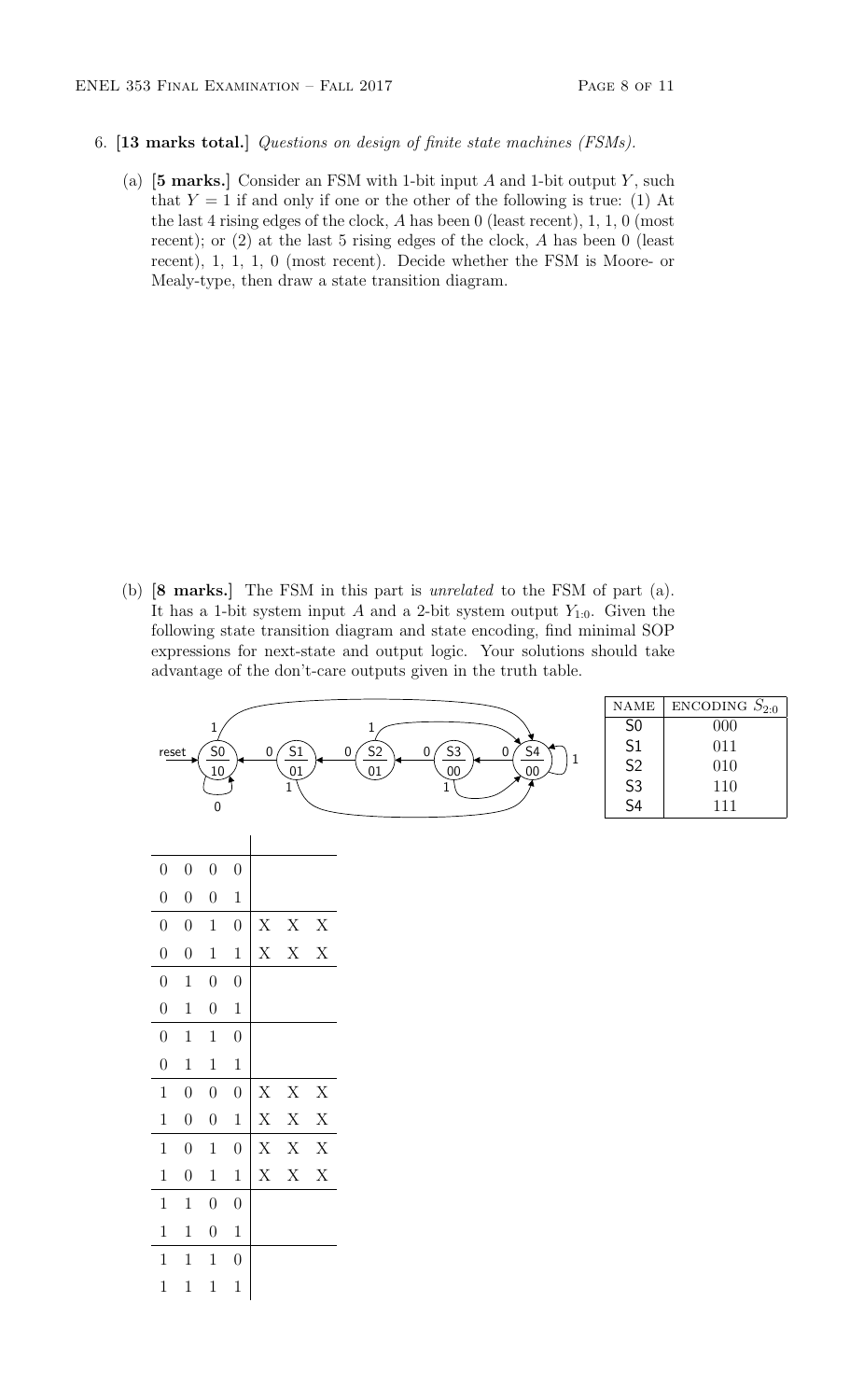#### 7. [11 marks total.] Questions about timing.

(a) [3 marks.] Determine overall  $t_{\rm pd}$  and  $t_{\rm cd}$  values for the given circuit. Show your work in the space below the table of timing parameters.



(b) [3 marks.] The synchronous sequential system shown below is to run with a clock frequency of 2.50 GHz. Five of the seven combinational elements have been designed and have the timing parameters given in the table. For the registers,  $t_{\text{pcq}} = 40 \,\text{ps}$  and  $t_{\text{setup}} = 21 \,\text{ps}$ . Find maximum allowable values of  $t_{\text{pd}}$  for elements A and F, assuming that there is zero clock skew.



- (c) [2 marks.] Find maximum allowable values of  $t_{\rm pd}$  for elements A and F in part (b), assuming that there is clock skew of 25 ps.
- (d) [3 marks.] ENEL 353 did not present the concept of timing parameters for a D latch, but such parameters are similar in some ways to D flipflop timing parameters. For a D latch,  $t_{\text{ccq}}$  is the shortest possible delay between a rising edge of the clock and a change in the output  $Q$ , and  $t_{\text{pcq}}$ is the longest possible such delay. For both parameters, it's assumed that the D input does not change close in time to the rising edge of the clock. For the given NAND-based D latch, determine  $t_{\text{ccq}}$  and  $t_{\text{pcq}}$ , using timing parameters from part (a). (Hint: Consider how the circuit will behave in these two cases:  $(D, Q) = (0, 1)$  before CLK goes  $0 \rightarrow 1$ ;  $(D, Q) = (1, 0)$ before CLK goes  $0 \rightarrow 1$ .)

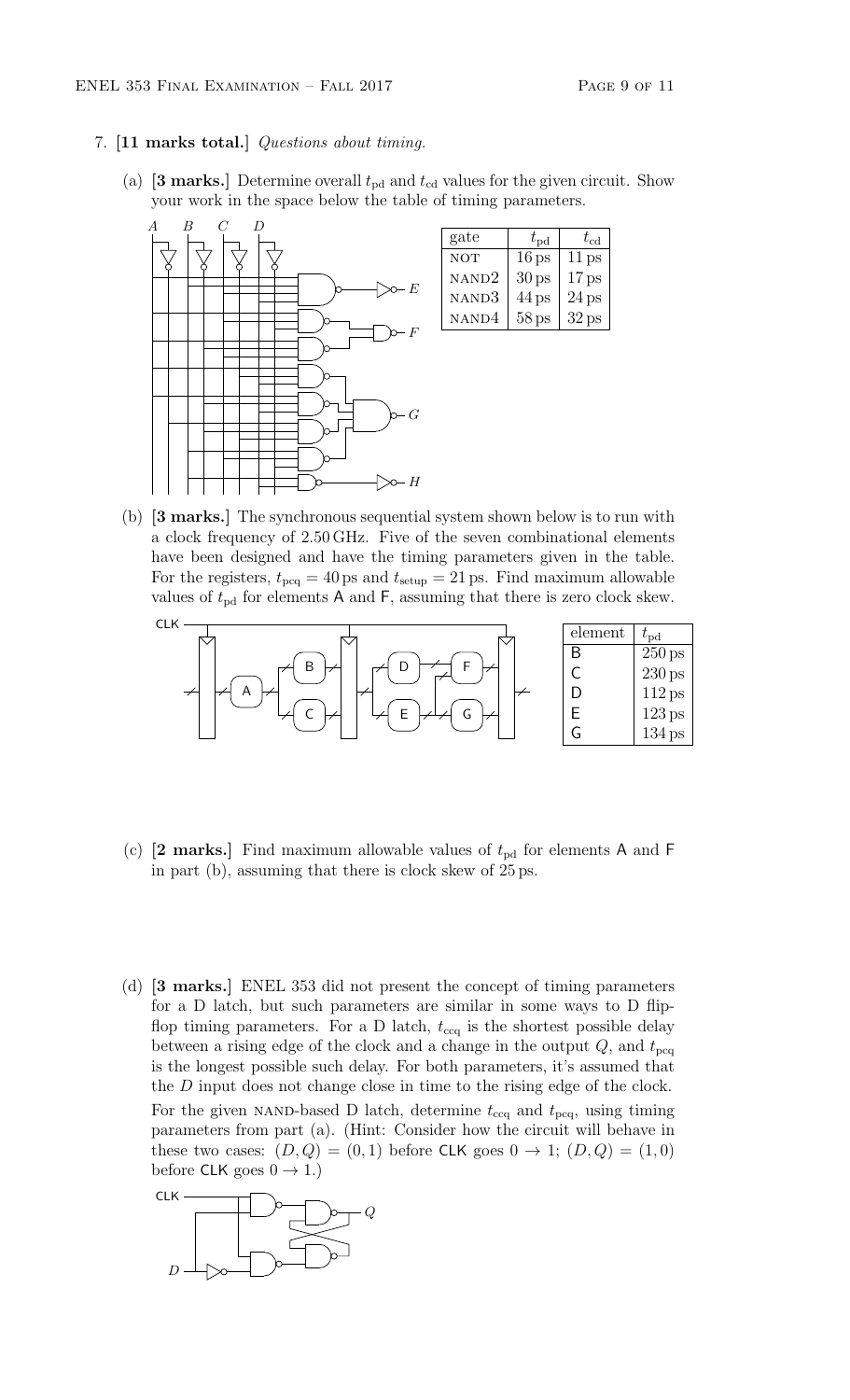8. [8 marks.] The components in the incomplete schematic below are a DFF with synchronous reset, an FSM, and a yet-to-designed "output logic" component.

When RESET is 1, the FSM1 output  $Y_{2:0}$  goes to 000 on the next rising edge of CLK. When RESET is 0,  $Y_{2:0}$  cycles through the sequence 000, 001, 010, 011, 100, 000, 001, and so on, with updates once per clock cycle.



The overall system output  $Z_{3:0}$  should go to 0000 when RESET is 1, and should cycle through this ten-value sequence when RESET is 0:

0000, 0001, 0011, 0010, 0110, 1110, 1010, 1011, 1001, 1000, 0000, 0001, ...

Add wires and one or more logic gates to the schematic to drive  $Q'$ , the DFF input, and write minimal SOP expressions for the "output logic" circuit. The given blank truth table and K-maps should be helpful in solving the problem.